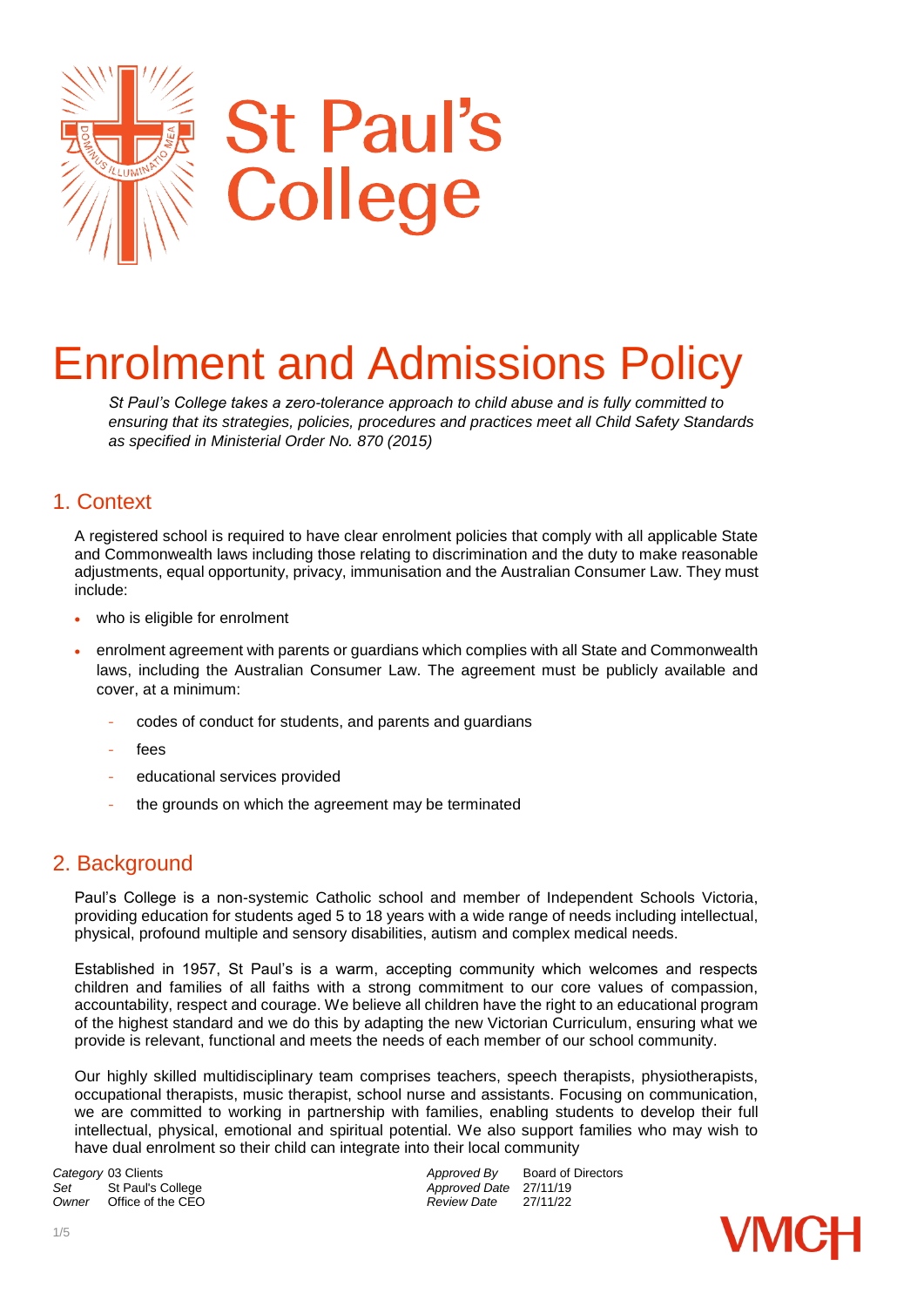# 3. Enquiries

Parents/carers of children who are considering enrolment are invited to contact St Paul's College Principal to ascertain if their child meets the enrolment eligibility criteria for St Paul's College and to organise a personalised tour of the school. Student enrolment and admission may take place at any time during the school year.

# 4. Enrolment Criteria

St Paul's College has specific criteria for enrolments which establish eligibility against the Nationally Consistent Collection of Data (NCCD) which informs the individualised adjustments necessary for each student. NCCD defined areas of disability are physical, cognitive, sensory and social/emotional.

In order to assess eligibility, current, signed, written reports are to be provided as follows:

- Autism spectrum disorder: Paediatrician or Psychiatrist, Speech Pathologist, Psychologist
- Physical disability: Paediatrician or relevant medical specialist
- Complex Medical: Paediatrician or relevant medical specialist
- Intellectual disability: Psychologist
- Severe language disorder: Speech Pathologist and Psychologist
- Severe behaviour disorder: Psychologist
- Visual impairment: Ophthalmologist or Educational Vision Assessment Clinic
- Hearing impairment: Audiologist

#### 5. Enrolment Agreement

An Enrolment Agreement with parents or guardians which covers codes of conduct, fees, educational services provided, and the grounds on which the Enrolment Agreement may be terminated is publicly available on the school website.

Parents and guardians are also able to access enrolment forms, the parent payment policy and a schedule of charges for the school.

#### 6. Information required includes

- date of birth (note: evidence of date of birth can be official, such as a birth certificate or where this is not able to be produced, unofficial, such as a doctor's note attesting to a child's age).
- names and addresses of the student and enrolling parent or carer
- details of medical and other conditions that may require special consideration
- emergency telephone numbers, including a nominated doctor
- an Immunisation History Statement from the Australian Immunisation Register

**Category** 03 Clients *Category* 03 Clients *Approved By* Board of Directors *Set* St Paul's College **Approved Date 27/11/19** Set St Paul's College *Set* St Paul's College **Approved Date** 27/11/19<br>
Owner Office of the CEO **Approved Date** 27/11/22 *Office of the CEO*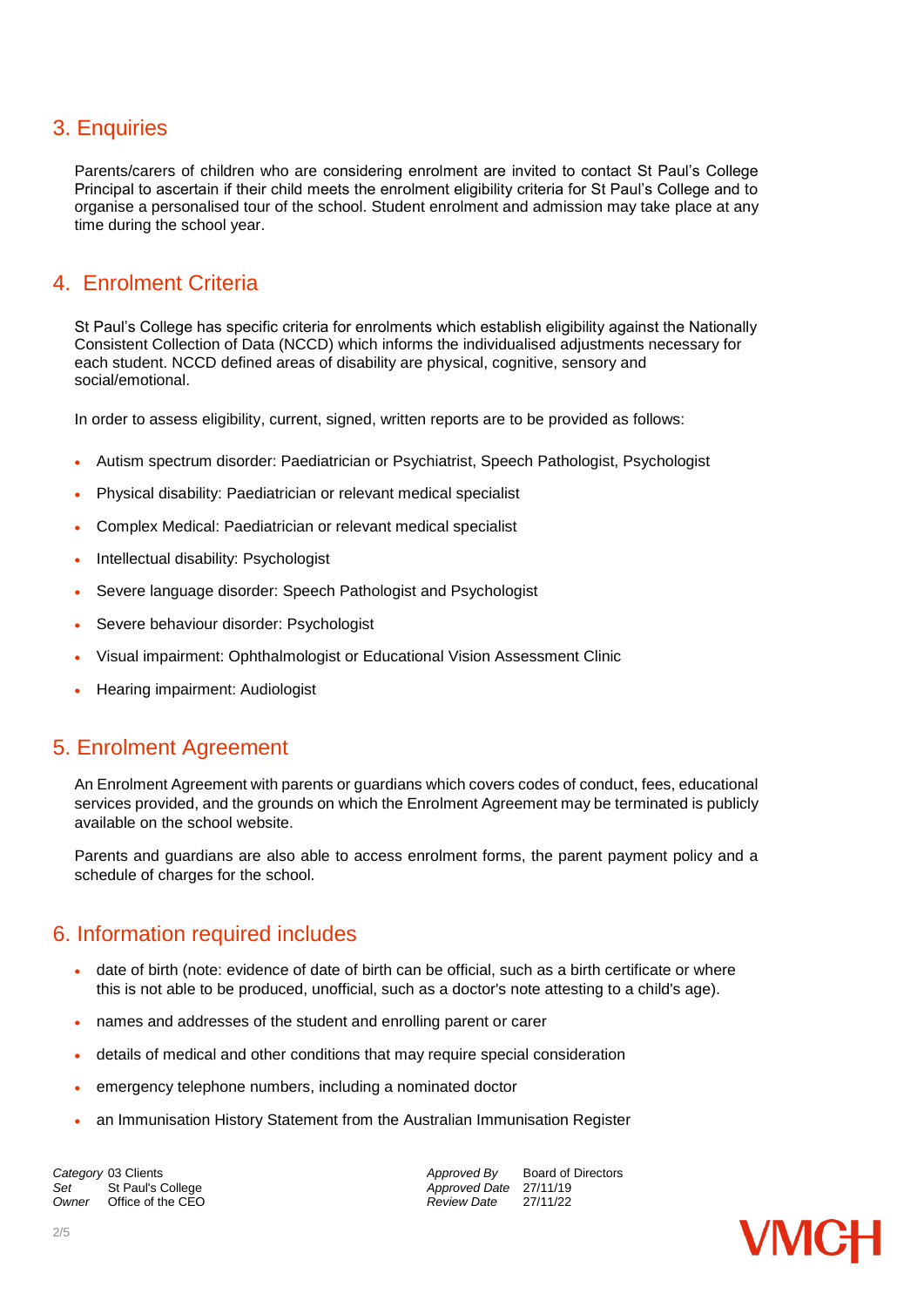the name of the previous school/kindergarten/early childhood service

**Note:** all children enrolling in Prep will require an immunisation certificate available from the local council. This must be presented at enrolment. A child is deemed to be immunised when she/he has received immunisations against Diphtheria, Tetanus, Poliomyelitis, Measles and Mumps.

### 7. Pre-enrolment meeting

A pre-enrolment meeting will be held for all students prior to commencing at St Paul's College. A joint team of teaching staff and allied health staff will meet with parents/carers to assess educational, medical and therapy needs. This ensures appropriate class placement and the implementation of programs to address individual student needs. Parents may invite a case manager or advocate to attend this meeting.

The agenda will include presentation of reports, discussion of the child's strengths and challenges, support offered at the school and the level of adjustment needed to ensure a successful transition into the school and a positive response to programs offered.

Where possible, staff will contact early intervention/pre-school or transferring school staff to discuss student needs and obtain reports and supporting documentation. St Paul's College staff may visit the child in their current educational setting. This process assists staff to better understand each child's individual needs.

Student intake may be offered at any stage of the year for students between of 5 and 18 years of age.

The enrolment process may include a 1 to 2 day immersion placement prior to the school's acceptance of enrolment.

### 8. Eligibility

The Principal is responsible for assessing eligibility in relation to the school's enrolment criteria and approving the admission of:

- individuals who are of compulsory school age, i.e. those aged between 6 and 17 years; and
- individuals who fall within an exception under the Regulations.

Individuals who fall outside of the compulsory school age may attend school only if they fall within an exception under the Regulations or are granted an exemption. However, there are exceptions for:

- children who are at least 5 years of age by 30 April of the year of enrolment, and are enrolling in a course of primary education; and
- certain categories of students aged 18 or over who are enrolling in or completing an accredited senior secondary course.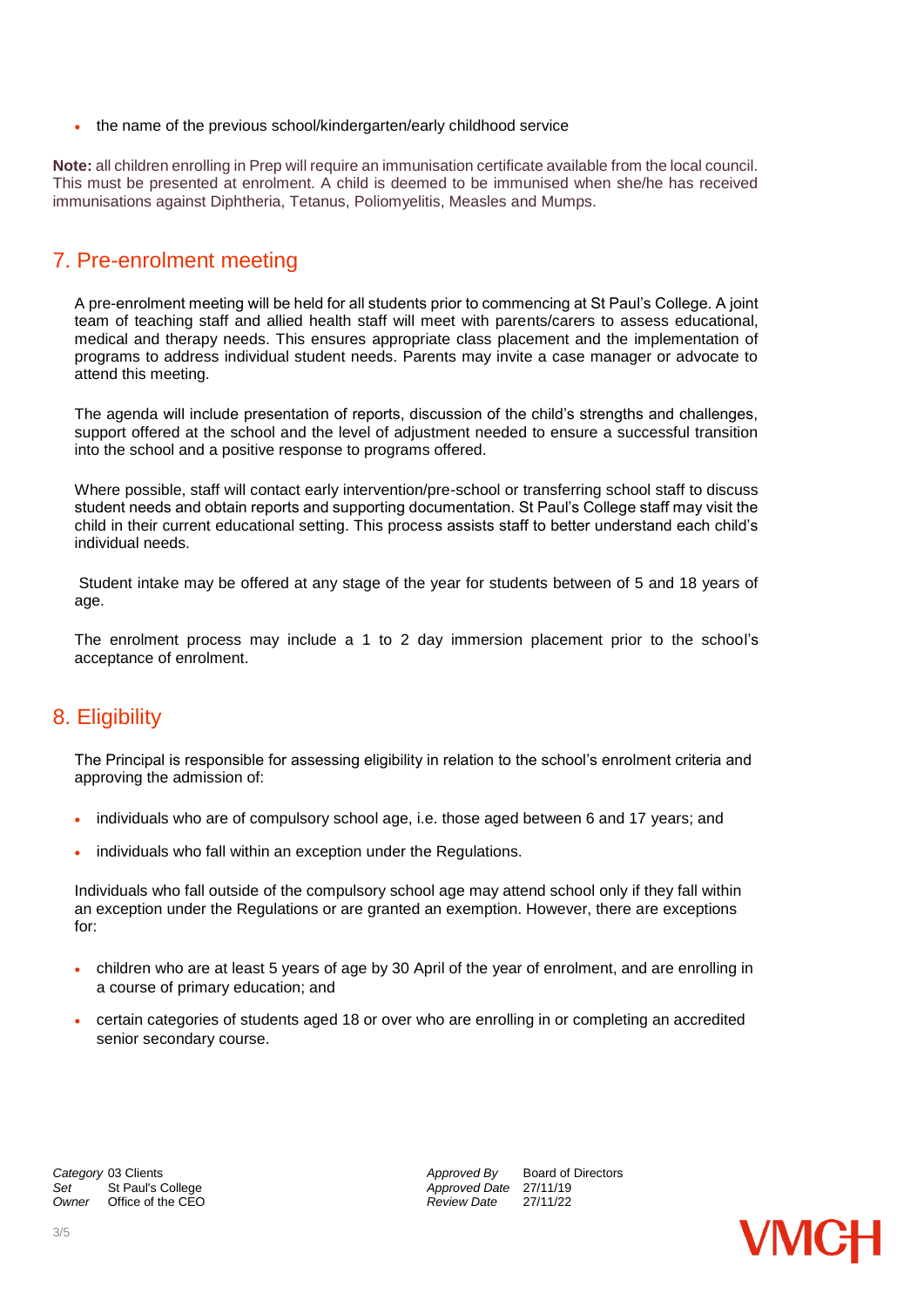# 9. Approving admission:

Enrolment decisions are made by the Principal of St Paul's College on the basis of whether or not a student is considered able to respond positively to the programs, class placement suitability, and the expertise we have to offer.

The following considerations form in part the basis for these decisions:

- The student's individual learning needs
- The student's emotional readiness and willingness to attend and participate in school programs
- The student's previous attendance, participation, avoidance, exclusion from previous schools
- The present 'student mix' at St Paul's College in relation to staff/student safety and wellbeing

Should a student's presenting issues require more resources than St Paul's is able to provide then an application for enrolment is not able to be accepted.

# 10. Dual School Enrolment

Families may request that their child be dual enrolled i.e. attend both their local primary/secondary school and St Paul's College. The nature of the time fraction the student attends each school will be based on their needs and may change e.g. a student may attend his/her local school for 3 days a week and St Paul's College 2 days a week..

Staff at St Paul's College liaise closely with staff from the mainstream school to support those students with a dual enrolment. Individual Education plans and Student Support Groups are undertaken collaboratively with involvement of staff from both schools the student attends.

Where there is a potential change of enrolment status for students who are currently enrolled at St Paul's College and with a mainstream partner school there is a 6 x week transition process which commences from the start of Term 3 each year. During the following weeks of that term, the enrolment status of the student will change to permanent enrolment at the mainstream school. This process maintains the integrity of class groups at St Paul's College and ensures that the child's peer group has the opportunity to be prepared in the process. This may involve social stories and other strategies to allay anxiety and the impact of change.

### 11. Transport

Students who live within the designated bus transport zone for St Paul's College are eligible for chaperoned bus transport to and from school.

### 12. Victorian Student Number (VSN)

The Victorian Government has legislated and implemented a Victorian Student Number (VSN) for students in Victoria.

Since 2009 the VSN is a student identification number that has been assigned by the Department of Education and Training (DET) to all students in government and non-government schools, and to students below the age of 25 undertaking Vocational Education and Training with a TAFE, Registered Training Organisation or Adult and Community Education (ACE) provider (referred to collectively as VET Providers).

**Category** 03 Clients *Category* 03 Clients *Approved By* Board of Directors *Approved By* Board of Directors Set St Paul's College *Set* Approved Date 27/11/19<br>
Owner Office of the CEO **Approved Date** 27/11/22 *Office of the CEO*